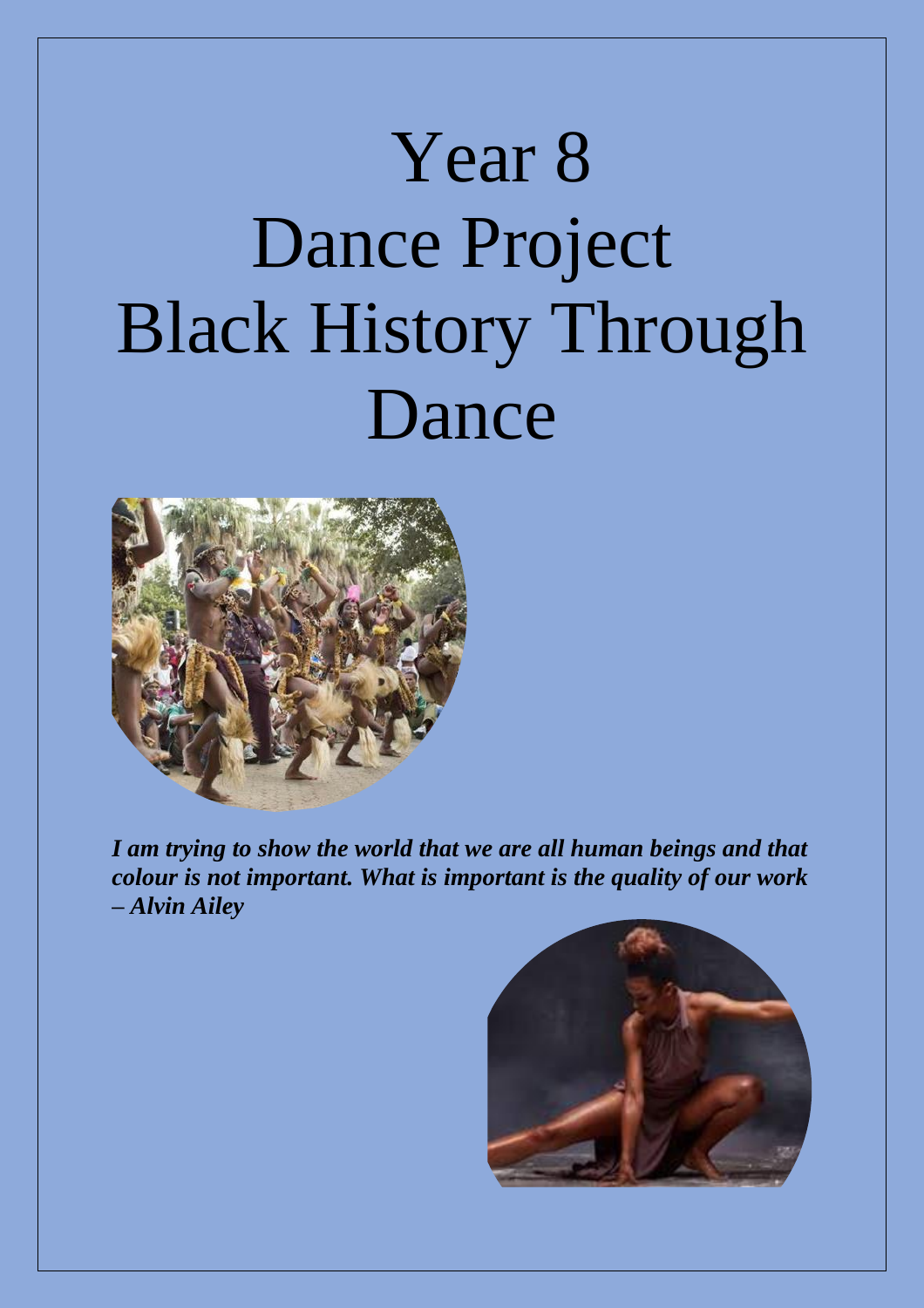

A range of dance styles originated through black history including the tribal dances of Africa, the slave dances of the West Indies and the American Deep South, the Harlem social dances of the 1920s and the jazz dance of Broadway musicals. These styles of dance are hugely influential, inspiring new choreography as well as supporting the story of black history.

TASK 1 – Read all of the information below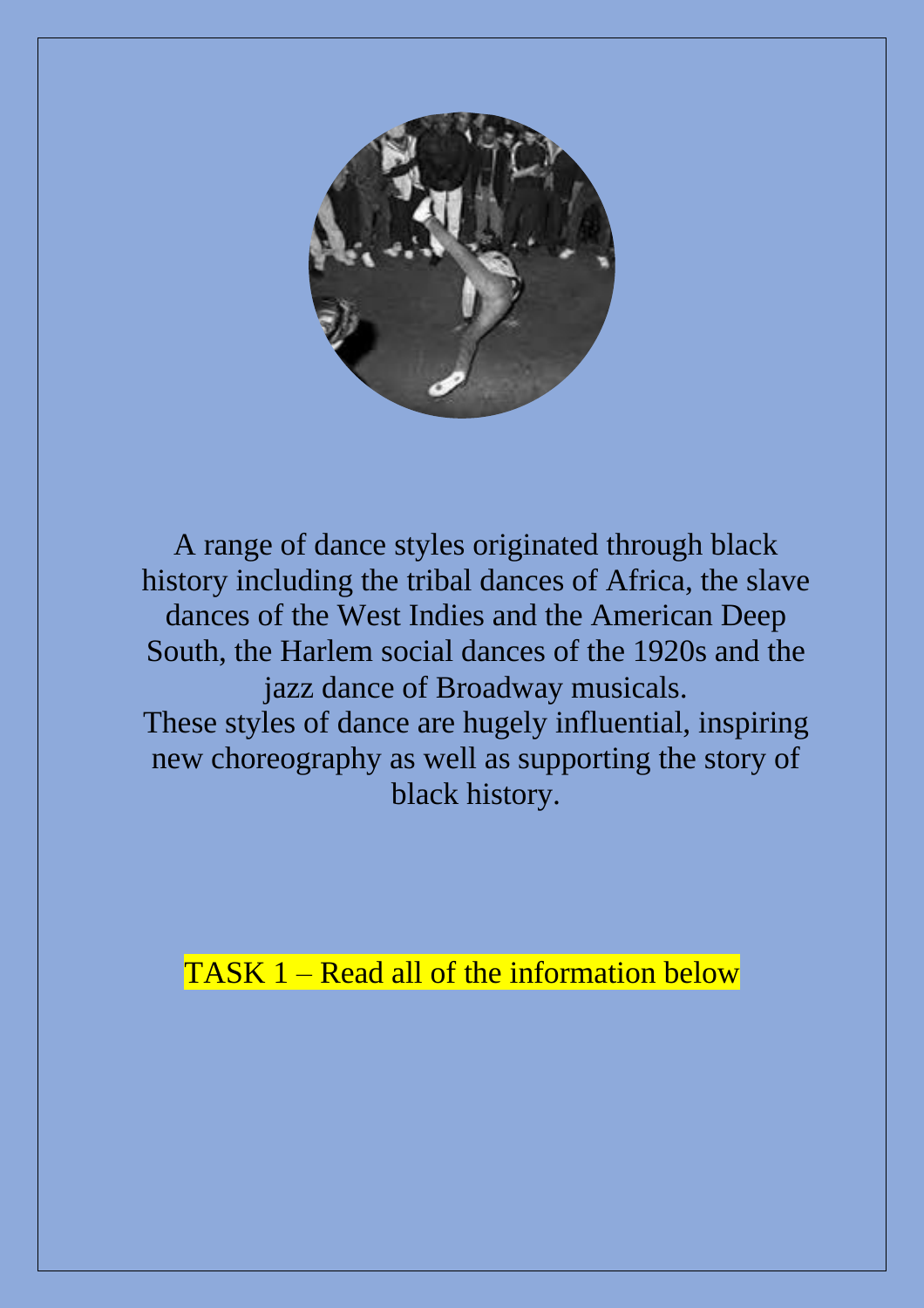## Africa and the West Indies



The two main origins of black dance are African dance and the slave dances from the plantations of the West Indies.

Tribes or ethnic groups from every African country have their own individual dances. Dance has a ceremonial and social function, celebrating and marking rites of passage, sex, the seasons, recreation and weddings. The dancer can be a teacher, commentator, spiritual medium, healer or storyteller.

In the Caribbean each island has its own traditions that come from its African roots and the island's particular colonial past – British, French, Spanish or Dutch. 18th-century black dances such as the Calenda and Chica were slave dances which drew on African traditions and rhythms.

The Calenda was one of the most popular slave dances in the Caribbean. It was banned by many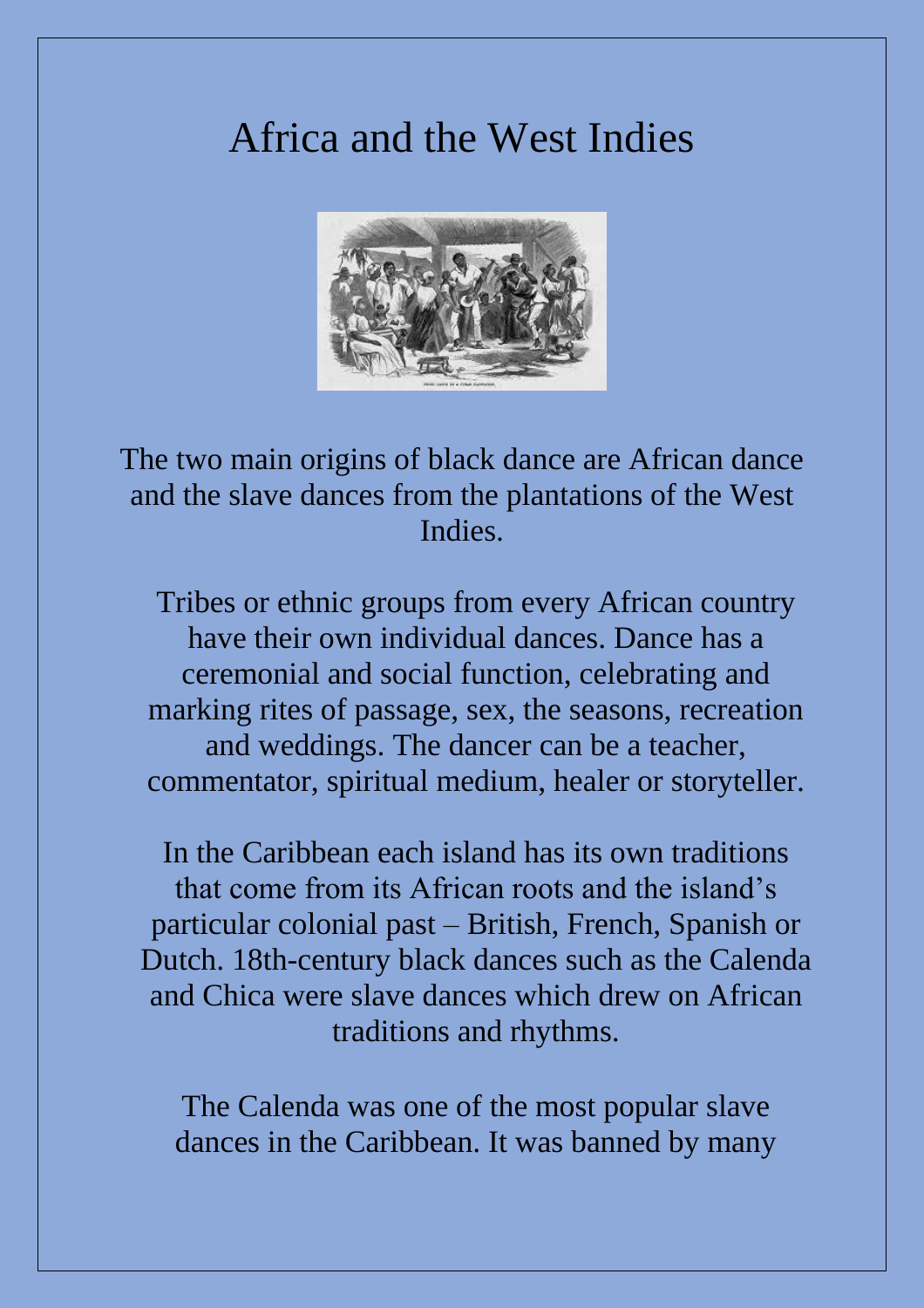plantation owners who feared it would encourage social unrest and uprisings.

In the Calenda men and women face each other in two lines moving towards each other than away, then towards each other again to make contact - slapping thighs and even kissing. The dance gets faster and faster and the movement more and more intense. It is thought that the Calenda and the Chica come from the courtship dances of the Congo.

Popular social dances of the 20th century such as the Charleston and Cakewalk are descended from these slave dances. Also, the Cuban Rumba is said to be a descendant of the Calenda Dance.



[https://www.youtube.com/watch?v=xep4\\_99](https://www.youtube.com/watch?v=xep4_99Wimw) [Wimw](https://www.youtube.com/watch?v=xep4_99Wimw)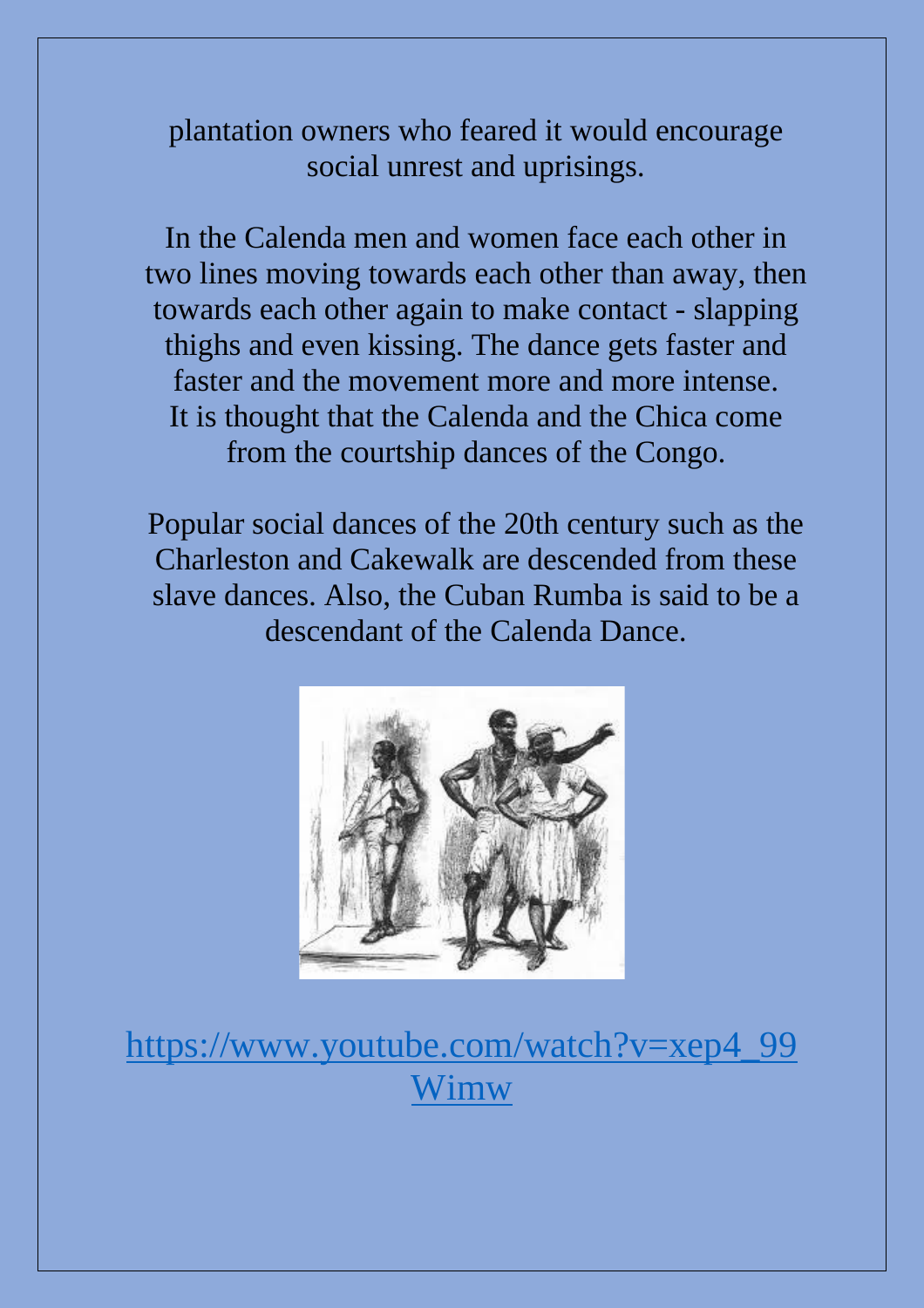

## CONGO SQUARE

Congo Square (now known as Louis Armstrong Park) was a grassy plain on the edge of the swamps at the far side of the French Quarter where gens de couleur fibre (free blacks) and slavers would congregate. The square became a place where African rituals and ceremonies were kept alive

<https://www.youtube.com/watch?v=yUSyJKElXos>

Follow the link to learn more!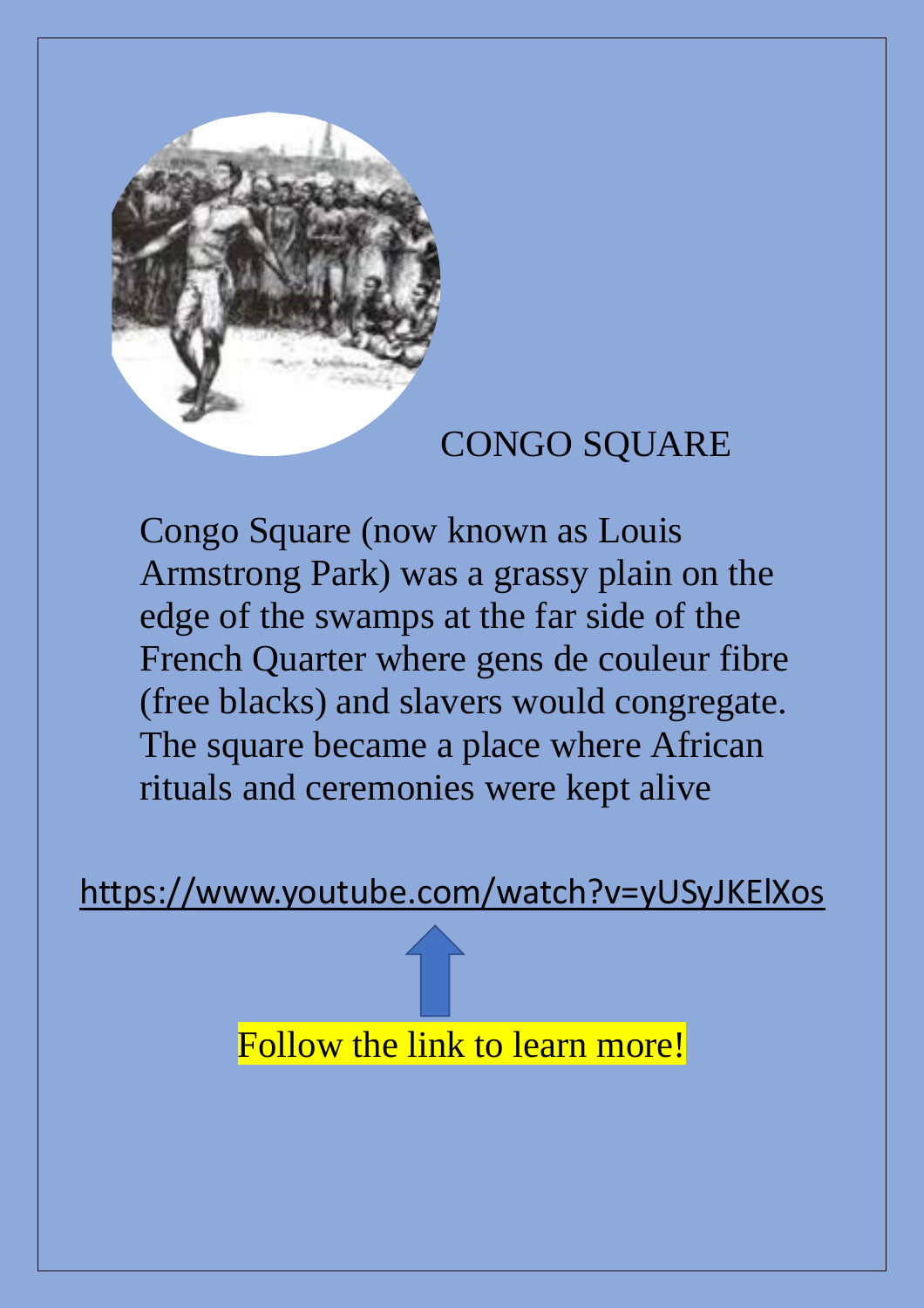### **EUROPEAN INFLUENCE**



Africans taken to America as slaves continued to express themselves through dance.

As slaves forced into America, starting during the 1600's, Africans from many cultures were cut off from their families, languages and tribal traditions. The result was an intermingling of African cultures that created a new culture with both African and European elements.

The Slave Act of 1740 prohibited slaves from playing African drums or performing African dances, Foot stamping, clapping and vocal rhythms were woven into a new style called jazz dance, blending old and new cultures.

The first international jazz dance to imitate slave dancers was "Jump Jim Crow," performed in 1828 by Thomas Rice. "Jump Jim Crow" copied the movement of a crippled slave and became the foundation of an era of American [entertainment](http://www.ehow.com/about_5382233_history-jazz-dance.html) based on crude stereotyping of a dancing slave.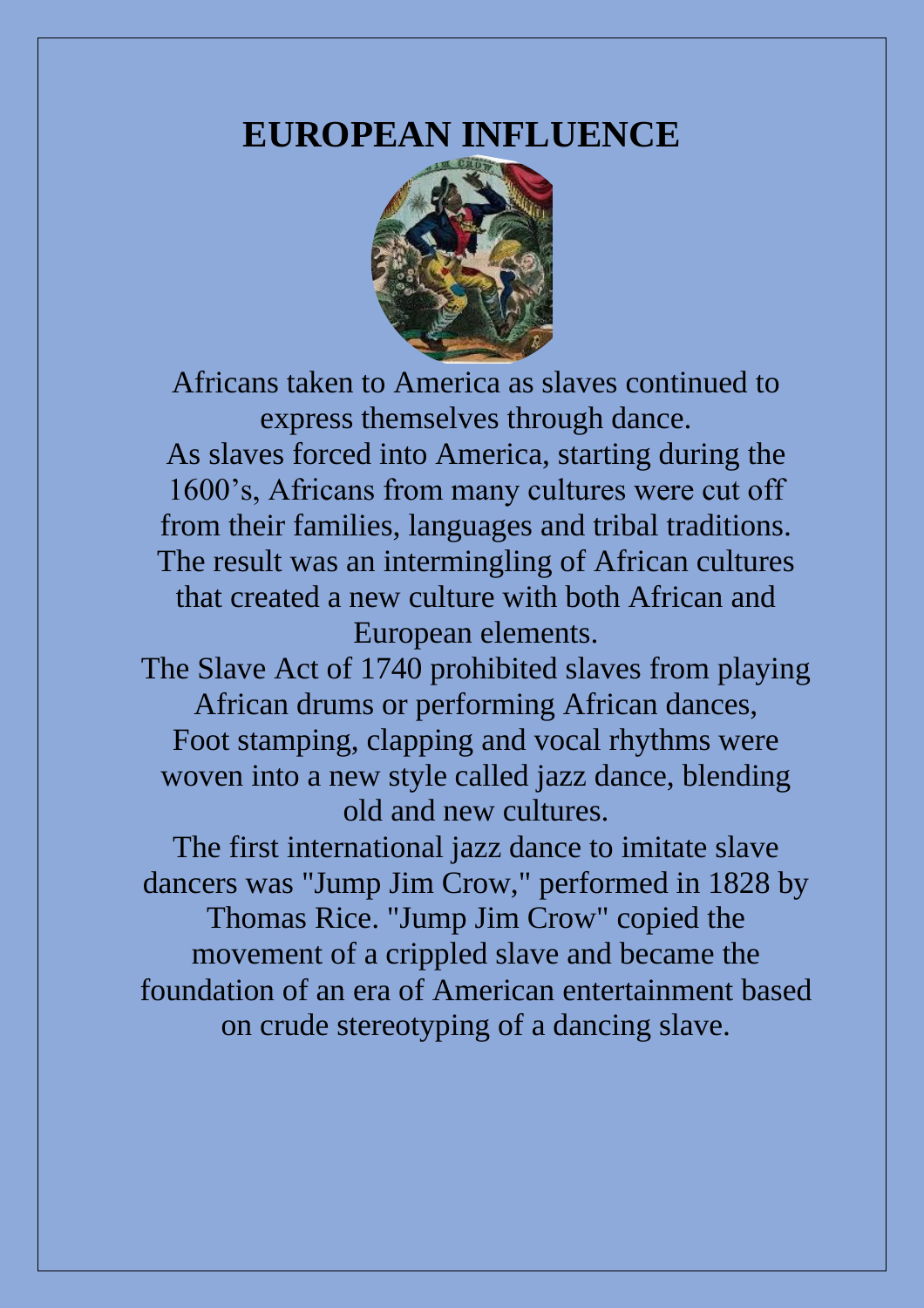## **MINSTREL AND SLAVE STEREOTYPING**



- Caucasians began darkening their faces and imitating slave dancers in the 1800s.
- John Durang, one of America's first professional dancers, described part of his performances as containing a movement of slave dancers called "shuffles."
- The minstrel show was a big influence on American jazz dance.
- The minstrel show was popular from 1845 to 1900 and consisted of comic skits, variety acts, dance and music performed by white people who darkened their faces to look black.
- Minstrel shows were performed by a troupe of up to 50 Caucasian performers who portrayed black people as being ignorant, lazy, superstitious, joyful and musical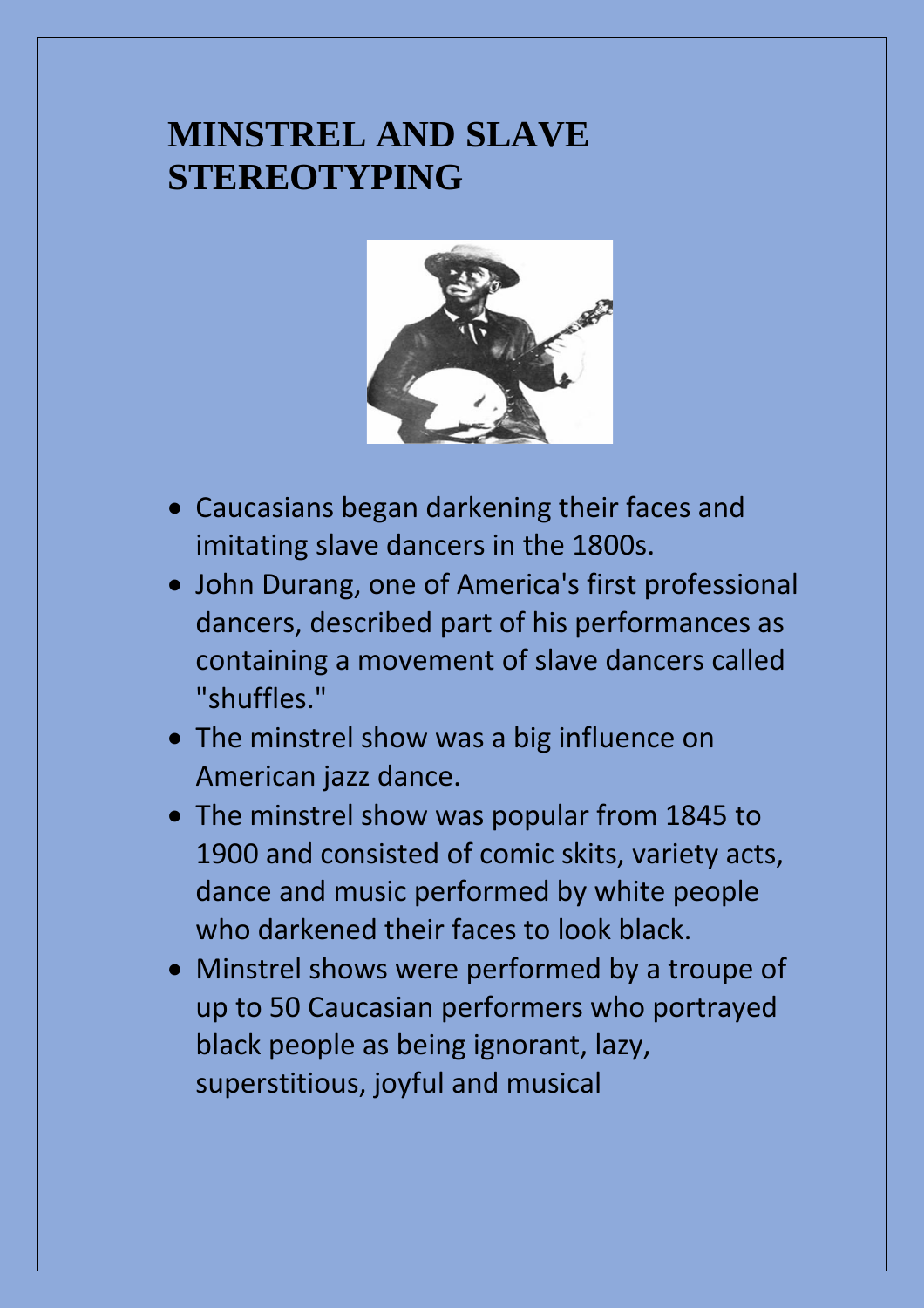- It was difficult for a black dancer to gain stature as part of a dance troupe. Because of this, many black performers migrated to Europe, where they introduced the newly emerging forms of jazz music and jazz dance. Minstrel shows lasted as professional entertainment until 1910.
- As the civil rights movement began and African Americans gained more political power, minstrel shows lost popularity.
- The minstrel shows evolved and were eventually absorbed into the 20<sup>th</sup> century musical comedy.

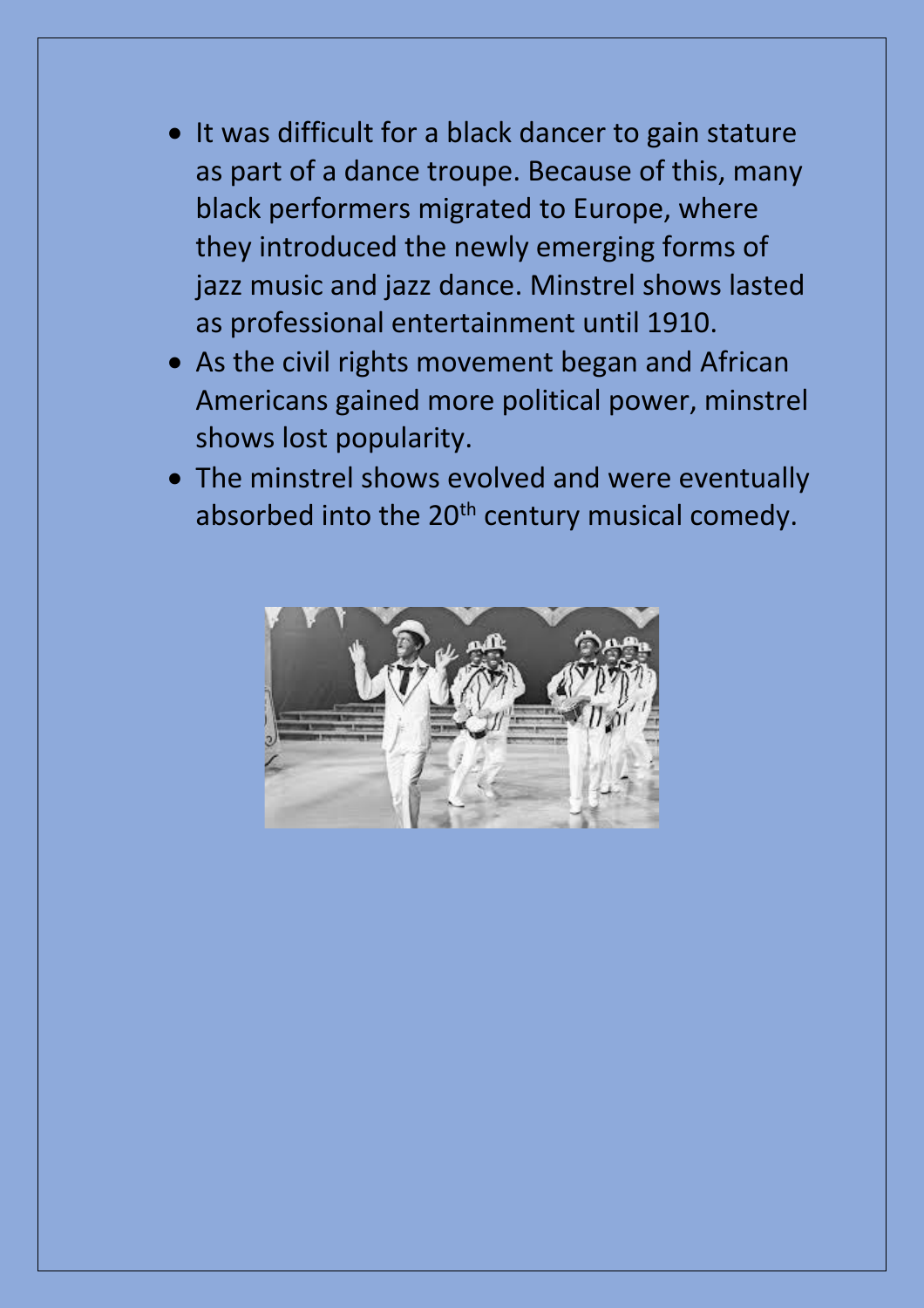## **Master Juba**



- Master Juba (William Henry Lane), was born in Rhode Island, USA. He made his name in the clubs and music halls of Manhattan in the 1840s where he was nicknamed the King of all Dancers.
- Charles Dickens, visiting New York in the 1840s, attended a performance of Juba's and wrote afterwards that Juba was 'the wit of the assembly and the greatest dancer ever known'.
- He was famous for dancing the jig and toured to London in 1848 with Pell's Ethiopian Serenaders. He appeared at Vauxhall Gardens on 1 July 1848 in an evening's entertainment that also included Tom Barry the clown who sailed down the river Thames in a wash tub drawn by four geese.
- Juba died in London in 1852. The name Juba comes from a dance derived from Africa via the West Indies. The dance is very rhythmical, using lots of stamping and clapping.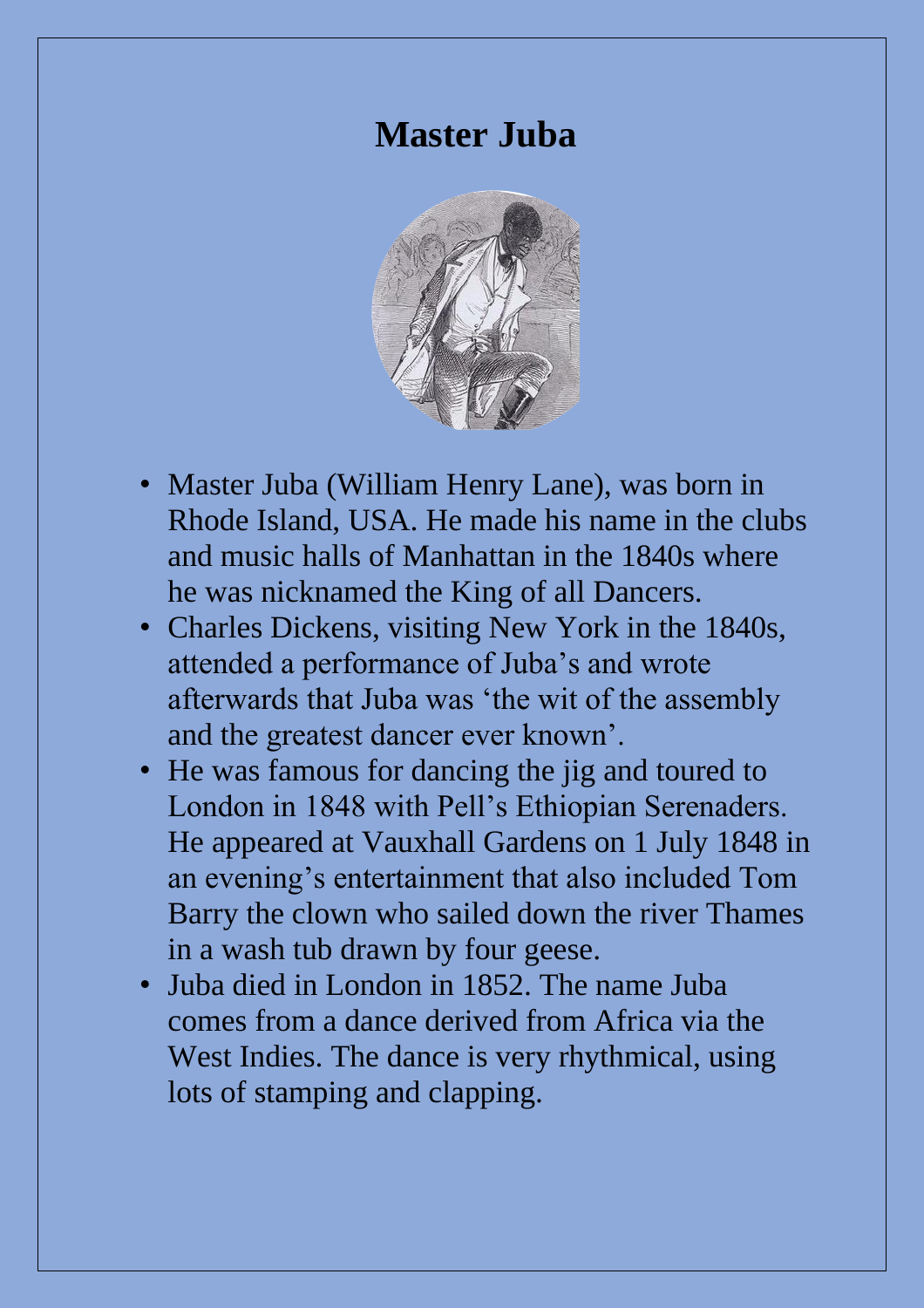## **Black Musical Dance History**

Two US musicals to visit the UK at the end of the 19th century was to spark a craze for the popular dance, the Cakewalk.

### **The Creole Show**

- The Creole Show was the first all-black musical and had premiered in New York in 1889. The show starred 16 black women as chorus girls.
- The black leads were Dora Dean and Charles Johnson who performed the dance, the Cakewalk, as the finale.
- The dance came from the mocking dance created by slaves in the West Indies to imitate the way that white people danced.
- In the Cakewalk the upper body was stiff, but the legs were fluid. It was danced to Ragtime music made popular by Scott Joplin. The syncopated rhythms of Ragtime music developed from the rhythms of West African drumming.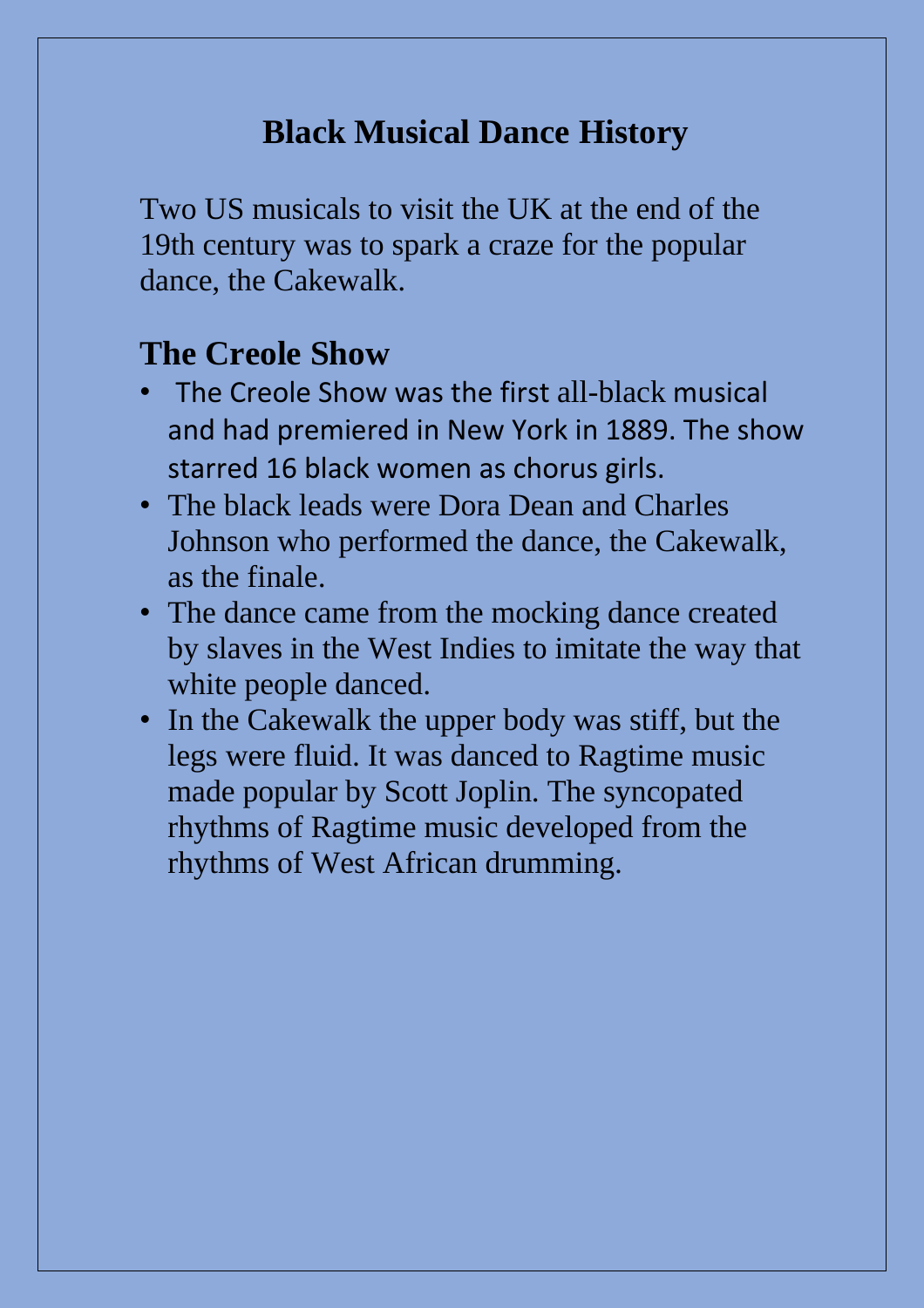#### THE "CAKE-WALK" AND HOW TO DANCE IT A Chat with the Prima Donna of "In Dahomey."

To my journ, next

we are regular many and express. Assuming and in free and the former. And they and generally power over the form in the continuent the decay. The first continuent the decay of the first continuent the decay of the most of

To the quickle



THE "AMAINMANT OF SHIRED AT THE BHATTERIUM THEATHE IN THE INSIDE MUREAL CORDITI, "IN CONDENT one are less due

 $24$ 

These the mostly strength flux points. The contract scheme  $\sim$  The collected points are contracted in the property better strength of the property better flux and the strength of the flux strength of the flux strength of

#### Magazine article relating to The Cakewalk at the Shaftsbury Theatre (1888-1941), 1903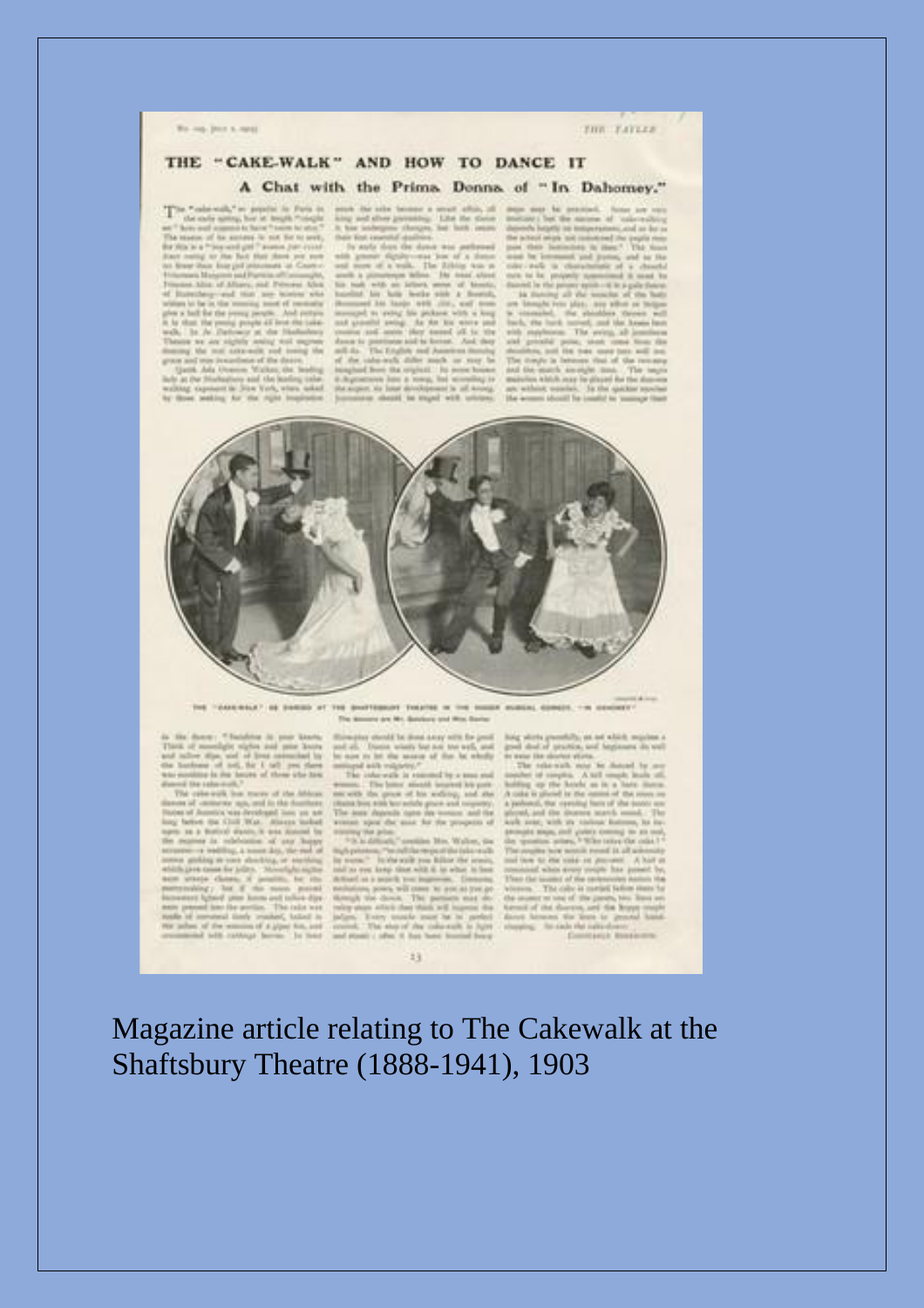## **In Dahomey**

- The musical In Dahomey came to London in 1903 from New York. It was the first all-black musical to reach the London stage.
- The show played at the Shaftesbury Theatre and featured the comic duo of writers Bert Williams and George Walker.
- In Dahomey was a huge success in London and the Cakewalk and Buck and Wing dances that featured in the production became the latest dance hall crazes in the UK.
- The show was heavily publicised. Photographs of the production showing the prettiest chorus girls appeared in all the illustrated magazines and the front of the theatre was covered with posters and photographs.
- At this time, there were few black people to be seen in the West End, so the management made sure that the performers were seen walking up and down Shaftesbury Avenue to increase public interest in the show.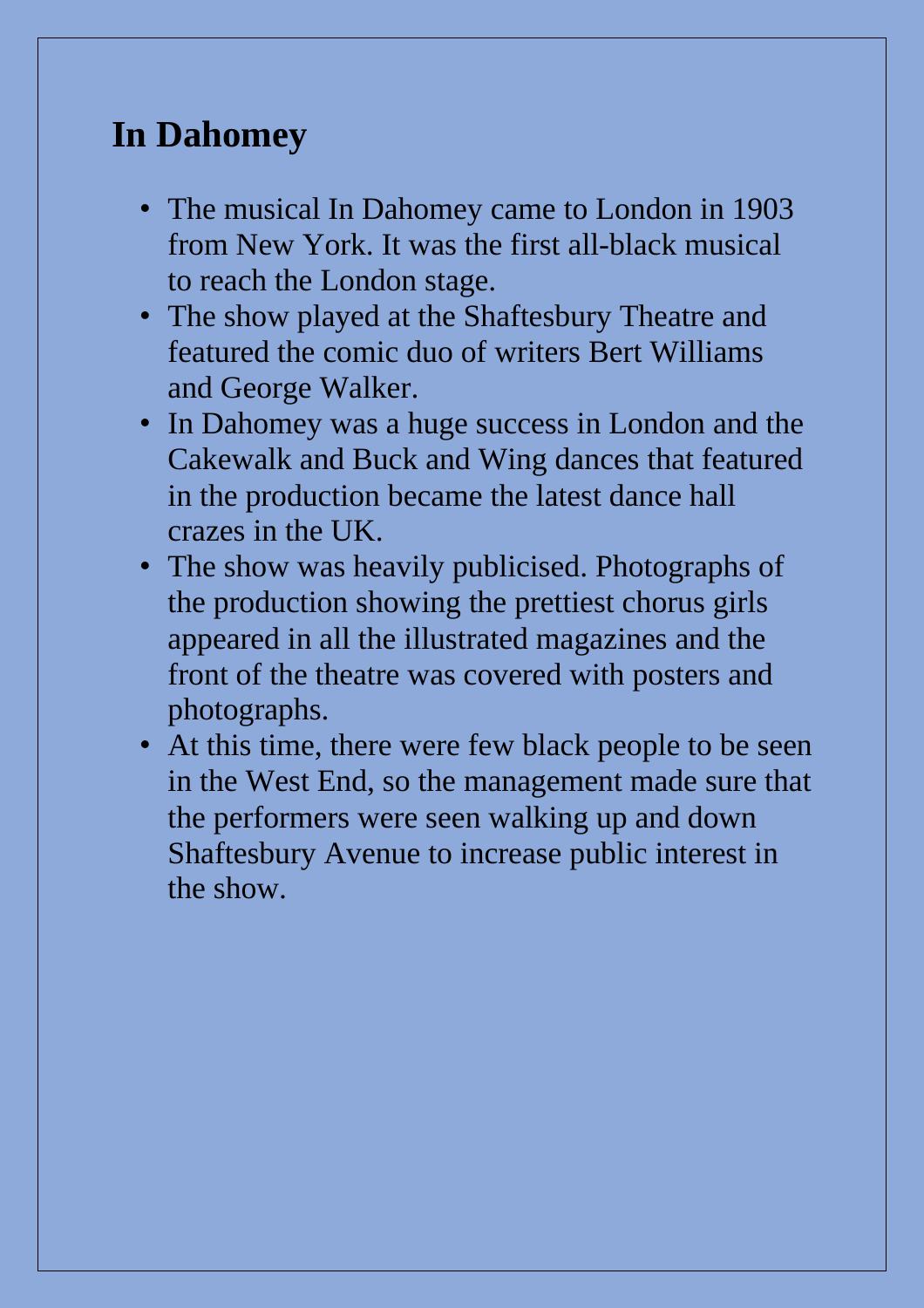

In Dahomey chorus members at Shaftesbury Theatre (1888- 1941), The Sketch Magazine, print cutting from a magazine, London, United Kingdom, 1903.



Two scenes from In Dahomey at Shaftesbury Theatre, The Sketch magazine, 1903.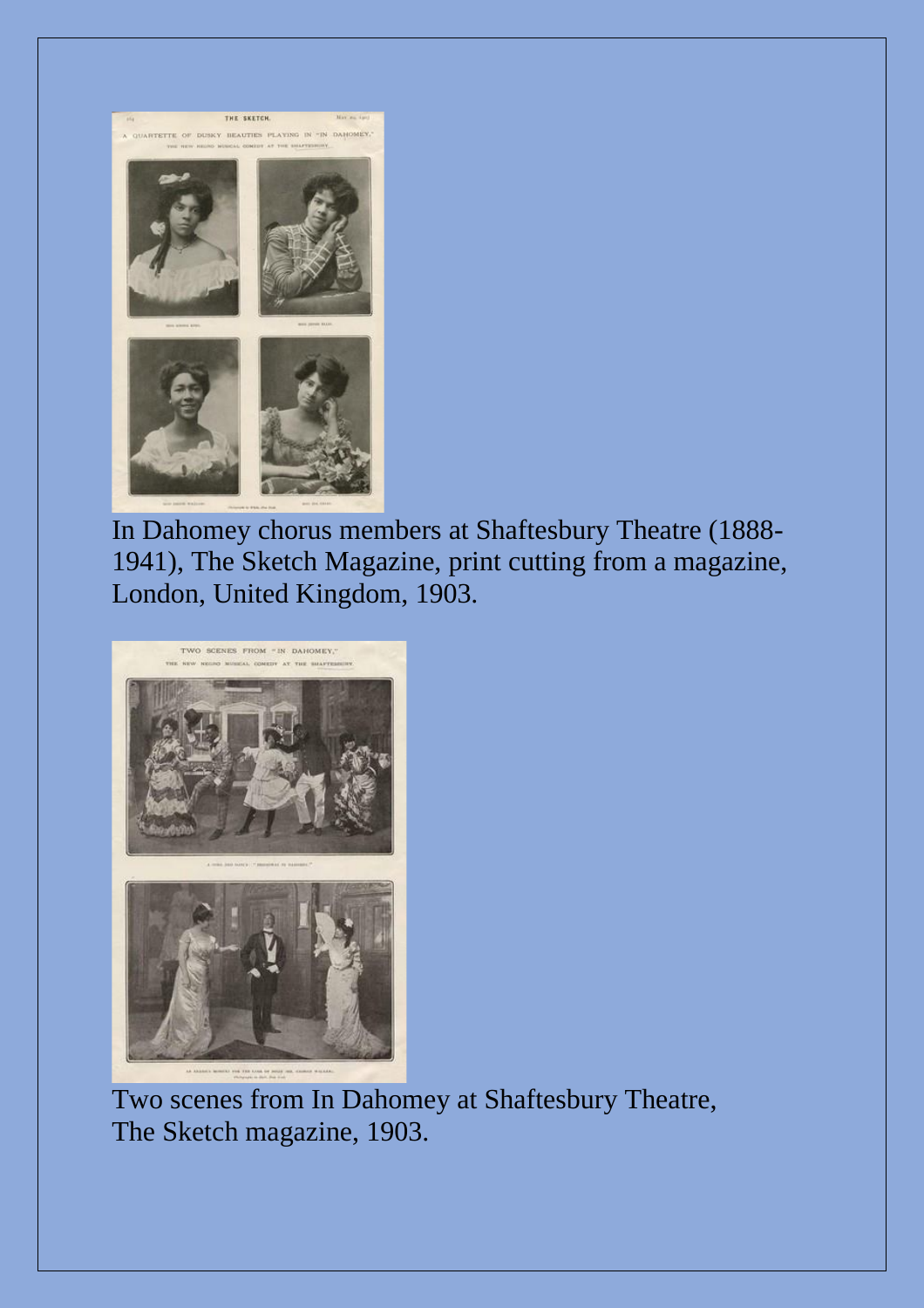TASK 2: Answer the following questions Display your answers creatively (use images and colour)

Q1) What are the two main origins of black dance?

Q2) Name the different roles a dancer could have when performing African dance?

Q3) Describe the popular slave dance 'Calenda'

Q4) Research and describe what the following dances were (remember to use ASDR in your descriptions) A – The Cakewalk B – The Charleston C – Cuban Rumba

Q5) Who was 'Master Juba'? Why was he famous and where did his nick name originate from?

Q6) What do you think Black people thought about the Minstrel Shows? How do you think they would have felt about being portrayed in this way?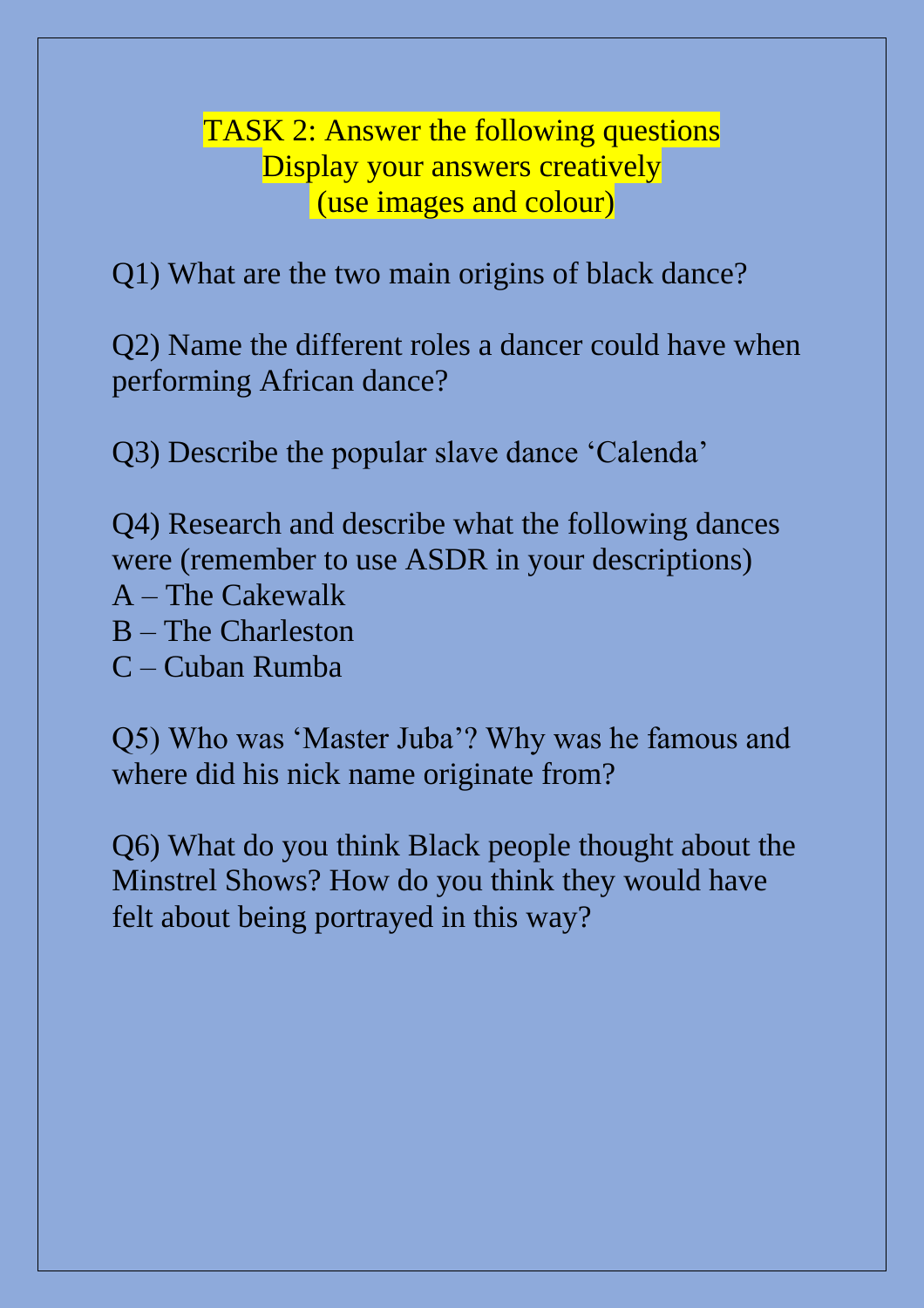## History of Black Dance: 20th-Century Black American Dance

- Black culture had a real influence on dance and other art forms in the 20th century.
- After the American civil war, a surge of people from the Caribbean and Deep South migrated into North American cities.
- In New York the district of Harlem became home to black people from different cultural traditions with their own dances and music.
- Harlem became the 'in place' to be amongst both black and white New Yorkers – its clubs brought together dance and music that was alive and

#### exciting.

• Dances such as the Charleston, Lindy hop, and Jitterbug sprang from these clubs as did Jazz music.

• The influence of this Harlem Renaissance on music and dance in New York in the early 1920s spread into Europe.

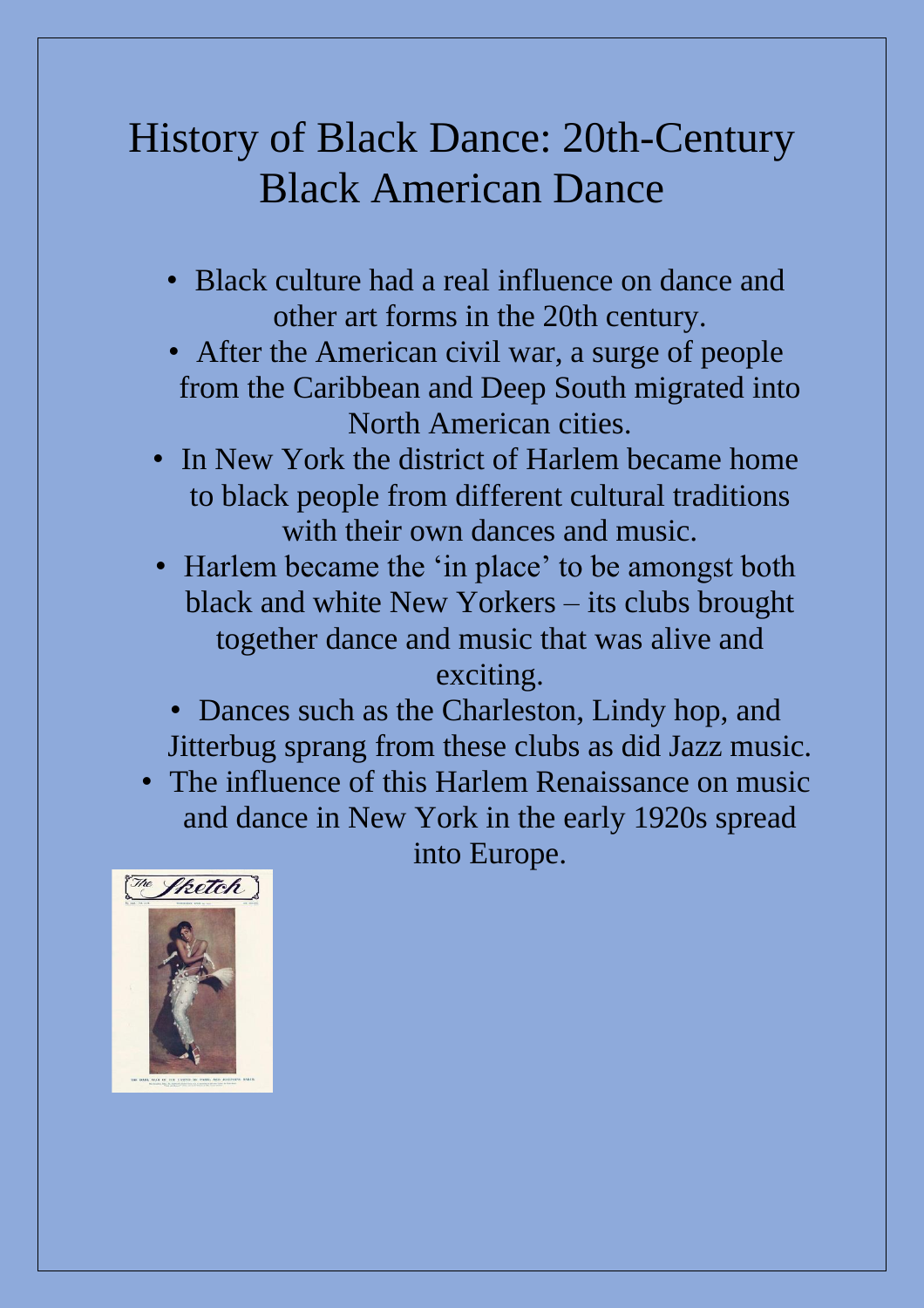#### **Shuffle Along**



The first all-black musical on Broadway (written and performed by all African Americans) called Shuffle Along opened in 1921. This was a smash hit, creating an interest in black dance in the theatre. The show also developed opportunities for individual black performers and dancers.

<https://www.youtube.com/watch?v=4c7mj7D8Ofk>

Watch a recent performance from the Shuffle Along

In 1923 the Broadway hit **Running Wild** came to England and **the Charleston became the dance of the decade.**



 **Have a go a t the Charleston!**

[https://www.youtube.com/watch?v=5d0YTAE\\_WRQ](https://www.youtube.com/watch?v=5d0YTAE_WRQ)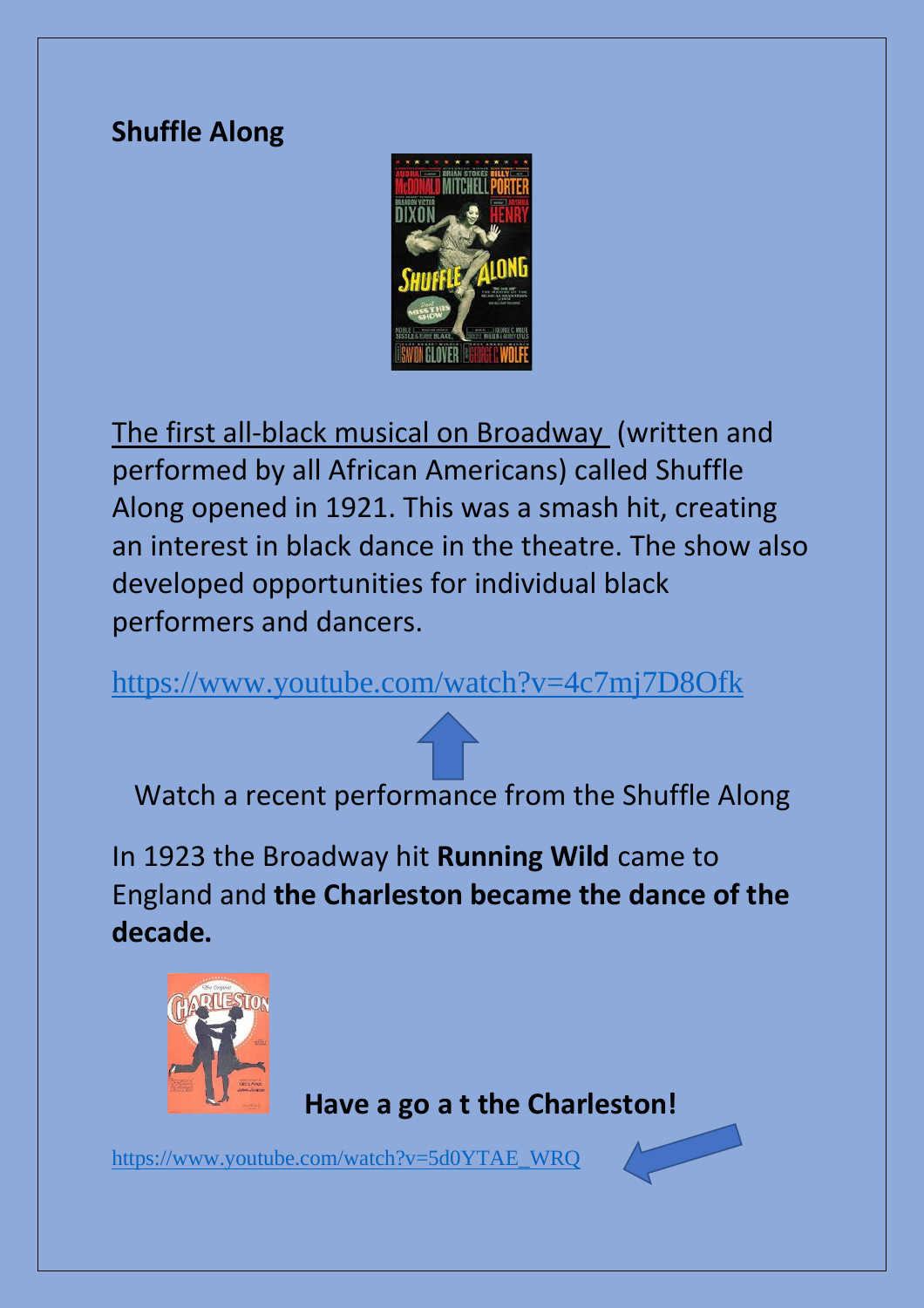#### **Josephine Baker**



The Revue Nègre in Paris introduced the dancer Josephine Baker. She became a huge star in Europe but was never as popular in America (where racial tension continued to marginalise black dance and dancers). All black musicals disappeared from Broadway in the 1920s when white musicals started to employ more black performers and black dance was incorporated into their programme.

Josephine devoted herself to fighting segregation and racism in the United States during the 1950's and 60's. Baker refused to perform to segregated audiences in the United States. In 1968, she was offered unofficial leadership in the Civil Rights movement in the US by Coretta Scott King, following the assignation of Martin Luther King. Although after thinking it over she felt that she had to decline out of the concern of the welfare of her children.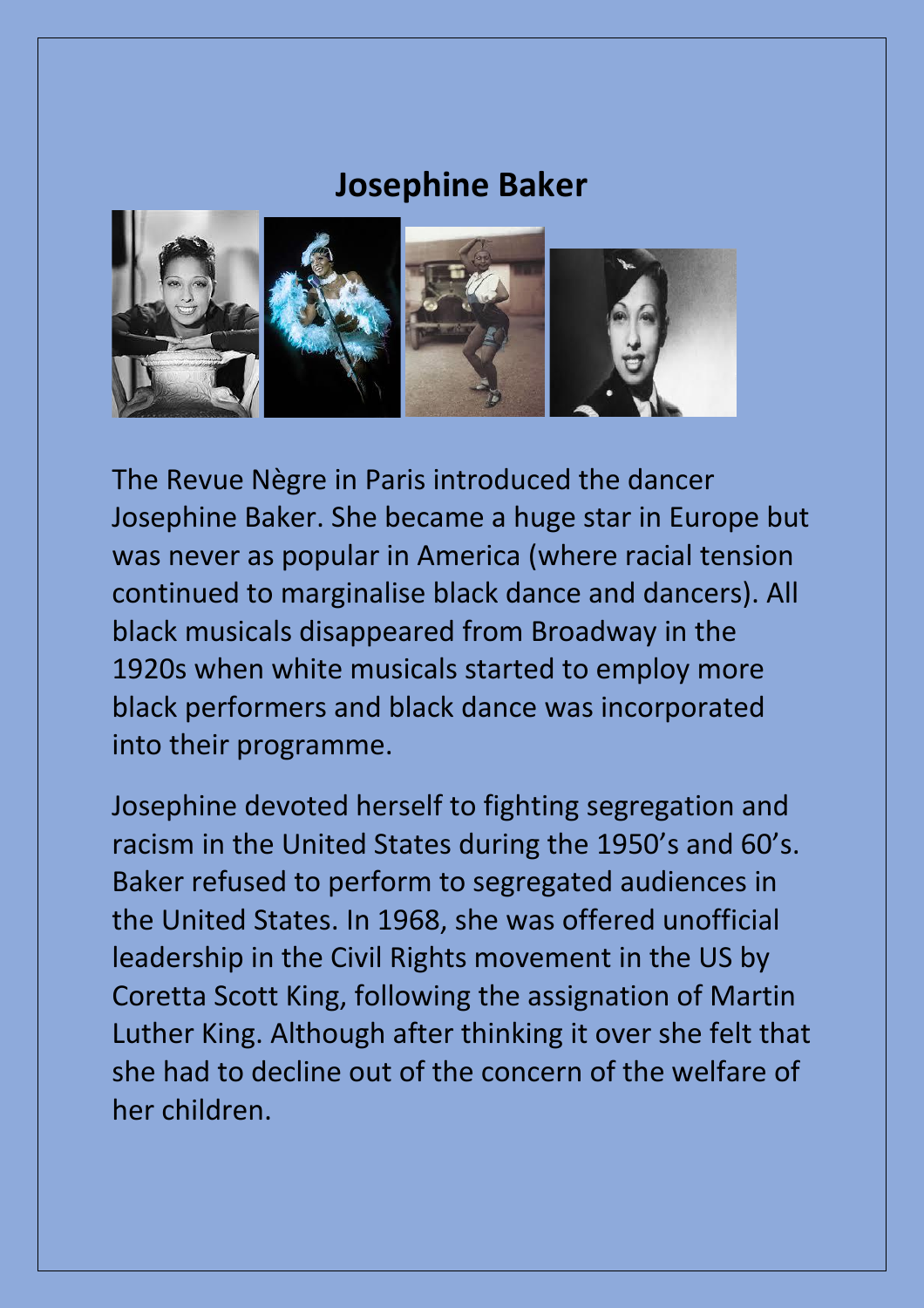

## **Florence Mills.**

In Britain, black dancers appeared in musicals and revues from the early 20th century. In the 1920s Florence Mills starred in the Broadway musical Shuffle Along (which inspired the growing popularity for tap dancing) and later toured to London in 1924.

Her next musical Blackbirds opened in London in 1926 and her song 'I'm a little Blackbird looking for a Bluebird' became Mills's theme song. Her singing was beautiful and her dancing had a comedy streak that audiences loved. Florence Mills became a star in both New York and London. In the UK reviewers proclaimed her talent and she was the talk of London.

Mills is credited for being an outspoken supporter of equal rights for African Americans, with her signature song 'I'm a little Blackbird' being a plea for racial equality, and during her life she broke many racial barriers to fight for this.

Tragically Florence died at the age of 32, after an operation to remove her appendix. Thousands of people attended her funeral in Harlem.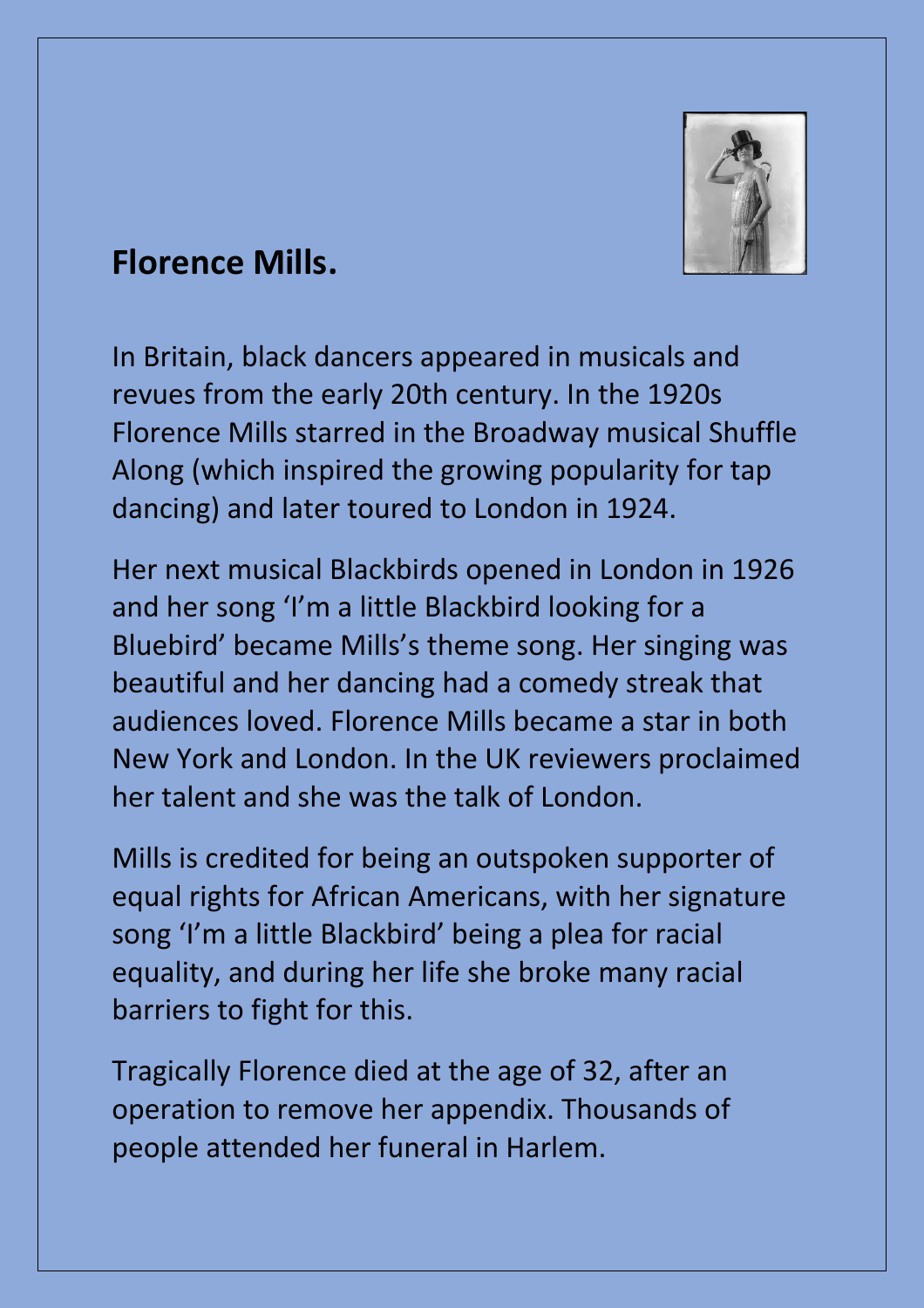

Buddy Bradley

In 1933 C. B. Cochran invited Buddy Bradley to London to work on the Rodgers and Hart musical Evergreen. It was the first time a black dancer had worked on an allwhite show.

Buddy Bradley was a major force in musicals and revue in Britain in the 1930s and 1940s. Born in Harrisburg, Pennsylvania in 1908, he was mostly self-taught and made his debut as a dancer in 1926 in the Florence Mills Revue in New York. He staged dances in the great 1920s revues for Ziegfeld, George White, Earl Carroll and Lew Leslie's legendary black revue Blackbirds. He also staged routines for such stars as Eleanor Powell, Ruby Keeler and Adèle Astaire.

In the 1930s he left New York and danced in London in C. B. Cochran's 1931 Revue. There was a rumour that he was forced to leave New York because the Mafia owner of Harlem's Cotton Club did not appreciate Bradley teaching his girlfriend to dance.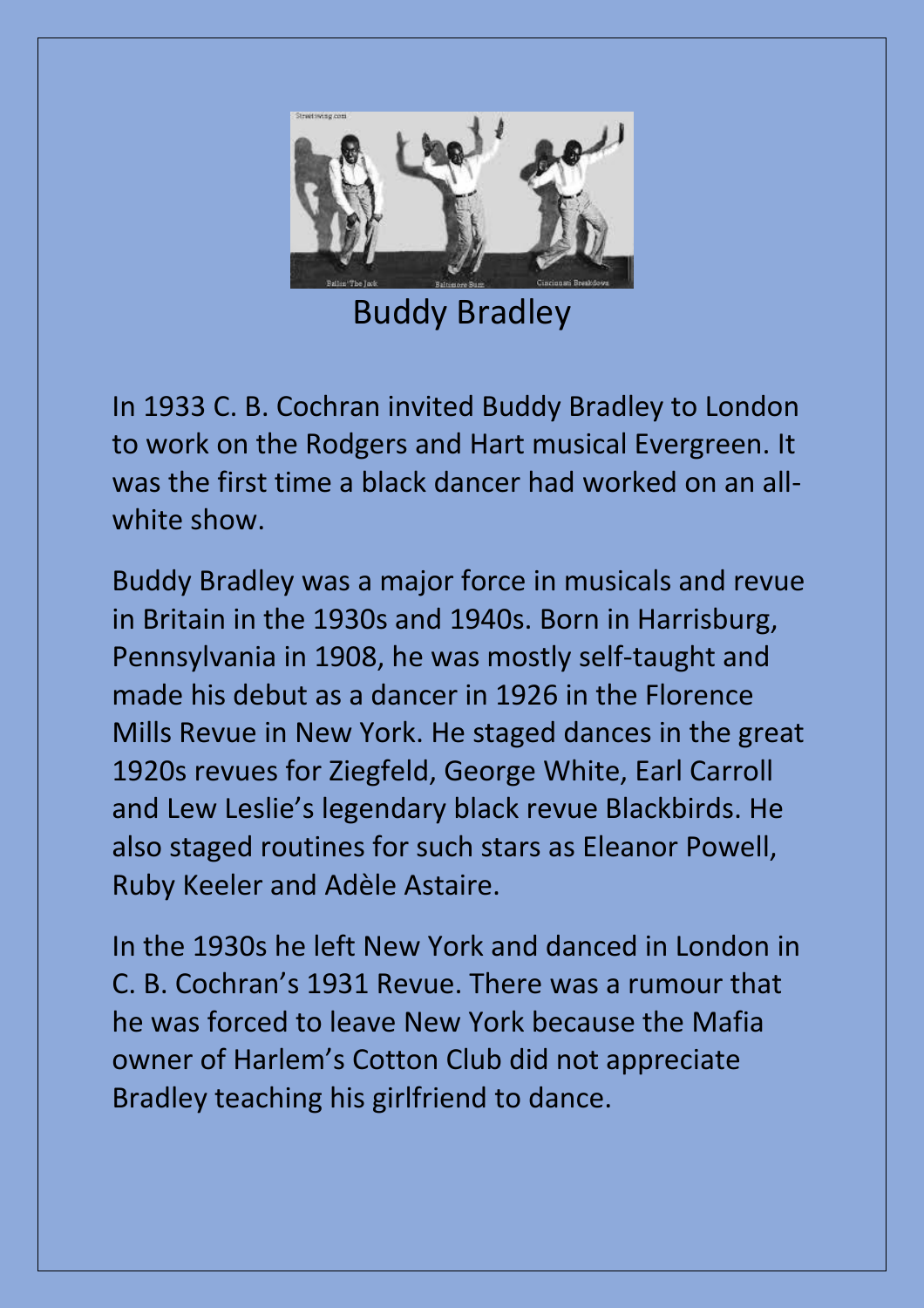

Bradley went on to work with Jessie Matthews and Jack Buchanan on their major musical shows and films throughout the 1930s. In 1932 he collaborated with Frederick Ashton on a ballet High Yellow. Bradley had to teach the ballerina Alicia Markova how to dance with snake hips. He said that the most difficult thing to teach classical dancers was how to bend their knees.

Until 1967 Bradley ran a dance studio in London. He also continued choreographing in England, France, Switzerland, Italy and Spain. His choreography mixed classical and modern dance and he also took movements from ice shows and jazz. When tap fell out of favour in the 1950s, he concentrated on jazz dance. He became the first African American to run a British white company when he formed his own group to appear in variety shows and television in the 1950s.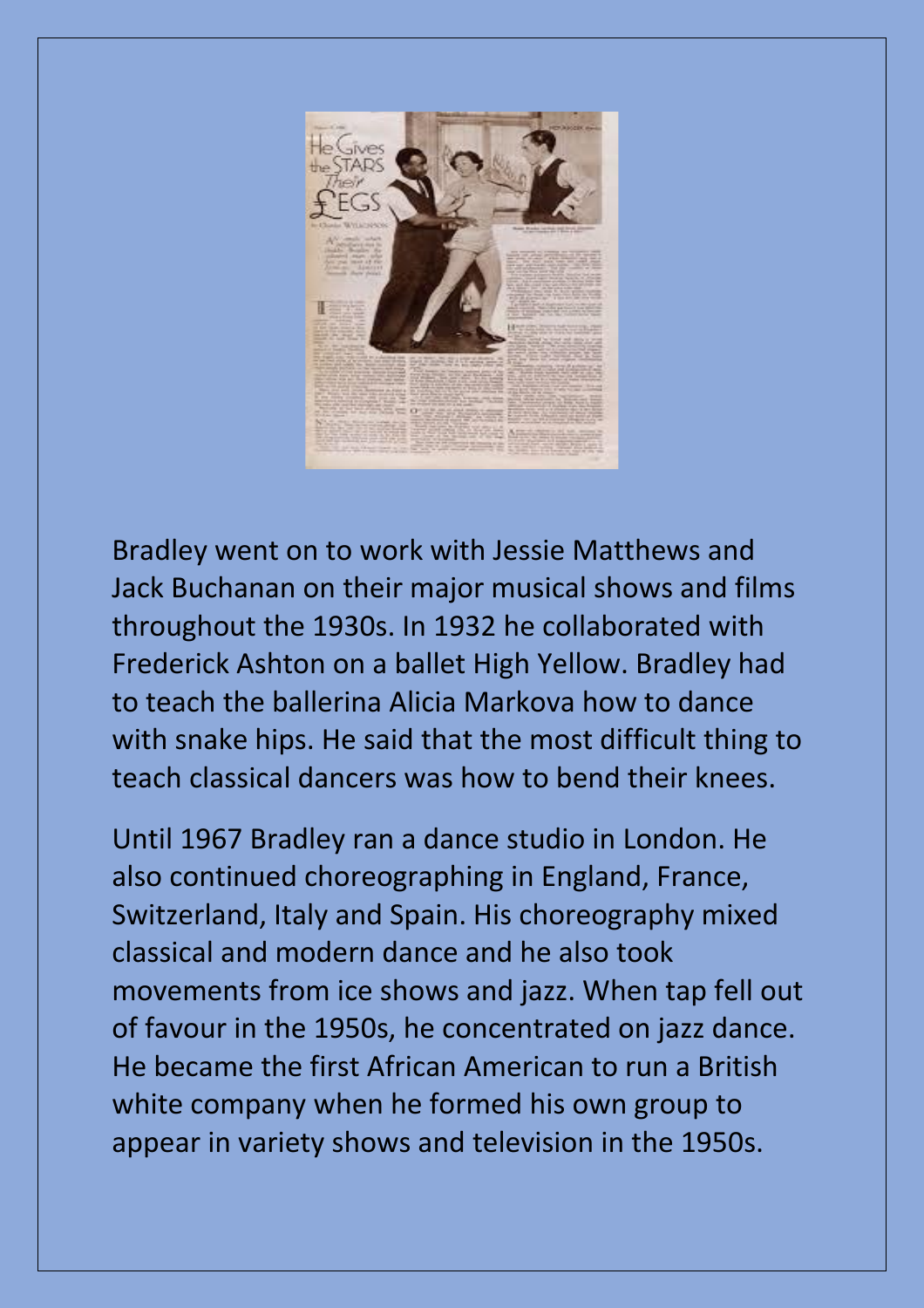TASK 3: Answer the following questions Display your answers creatively (use images and colour)

Q1) Where in New York became home to black people from different cultures?

Q2) Describe in your own words what the Harlem Renaissance was?

Q3) Which Broadway hit promoted the popular dance the Charleston?

Q4) Who was Josephine Baker and how did she help the right for equal rights?

Q5) Buddy Bradley became the first African American to run a British white dance company. Why was this significant for African Americans at this time (1950's)?

Q6) Why do you think it is important to have role models from all different ethnicities and cultures in the arts?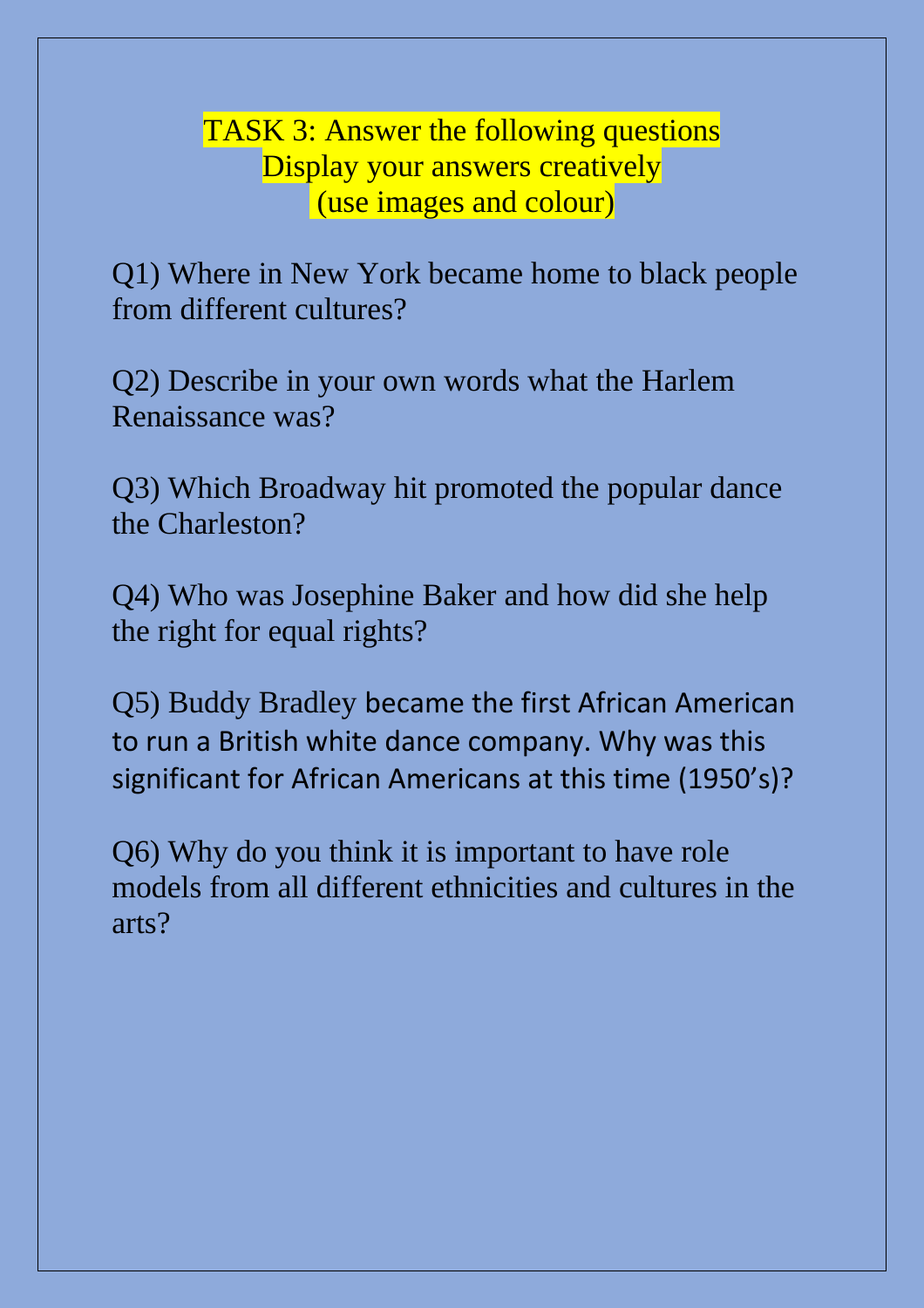## **Modern black dance**

The emergence of a black modern dance movement was inspired by the work of two black American women, Katherine Dunham and Pearl Primus. Both were academics as well as dancers and spent a great deal of time researching the origins of black dance in the USA. Both toured to Britain with great success. In particular their work influenced the young Berto Pasuka, who went ahead to form the first British black dance company Ballet Nègres.



 **Ballet Nègres.**

**"Dance as if your feet were connected to the earth"**

**Katherine Dunham**



**Katherine Dunahm Pearl Primus** 

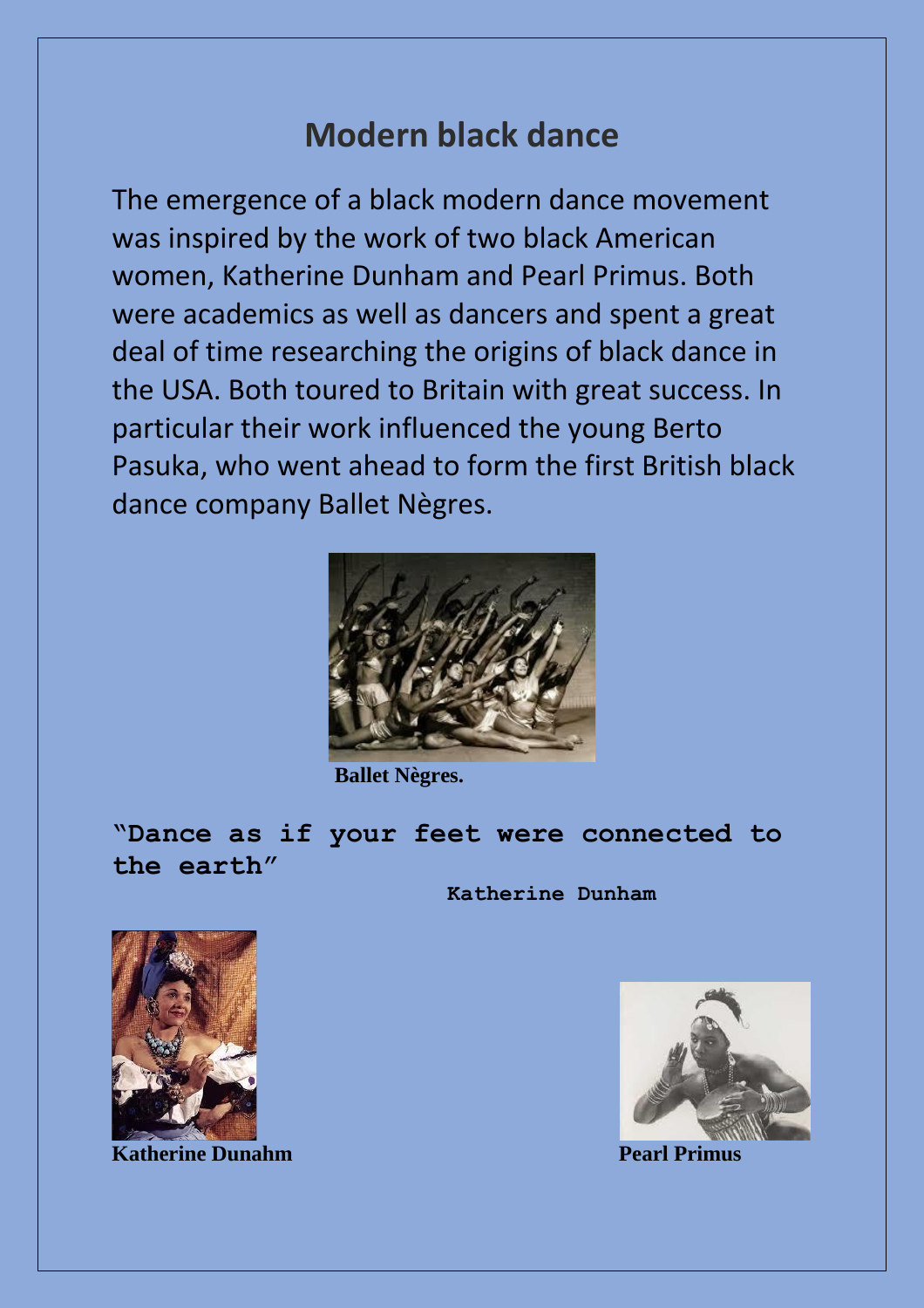## **Katherine Dunham**



Dunham made her name in 1934 on Broadway with musicals Le Jazz Hot and Tropics where she introduced a dance called L'ag'ya. This was based on the rhythms and martial arts dances of the slaves who used dance to develop their stamina in preparation for uprisings against their white masters.

Dunham researched dance from Haiti, Jamaica, Trinidad and Martinique for her choreography. She believed that black dance should have equal status with the white European tradition and wanted to trace black dance roots. The technique that she developed also drew on ballet and modern dance. In 1944 she founded a school of dance. At her school students learnt philosophy, anthropology and languages as well as tap, ballet and primitive dance and percussion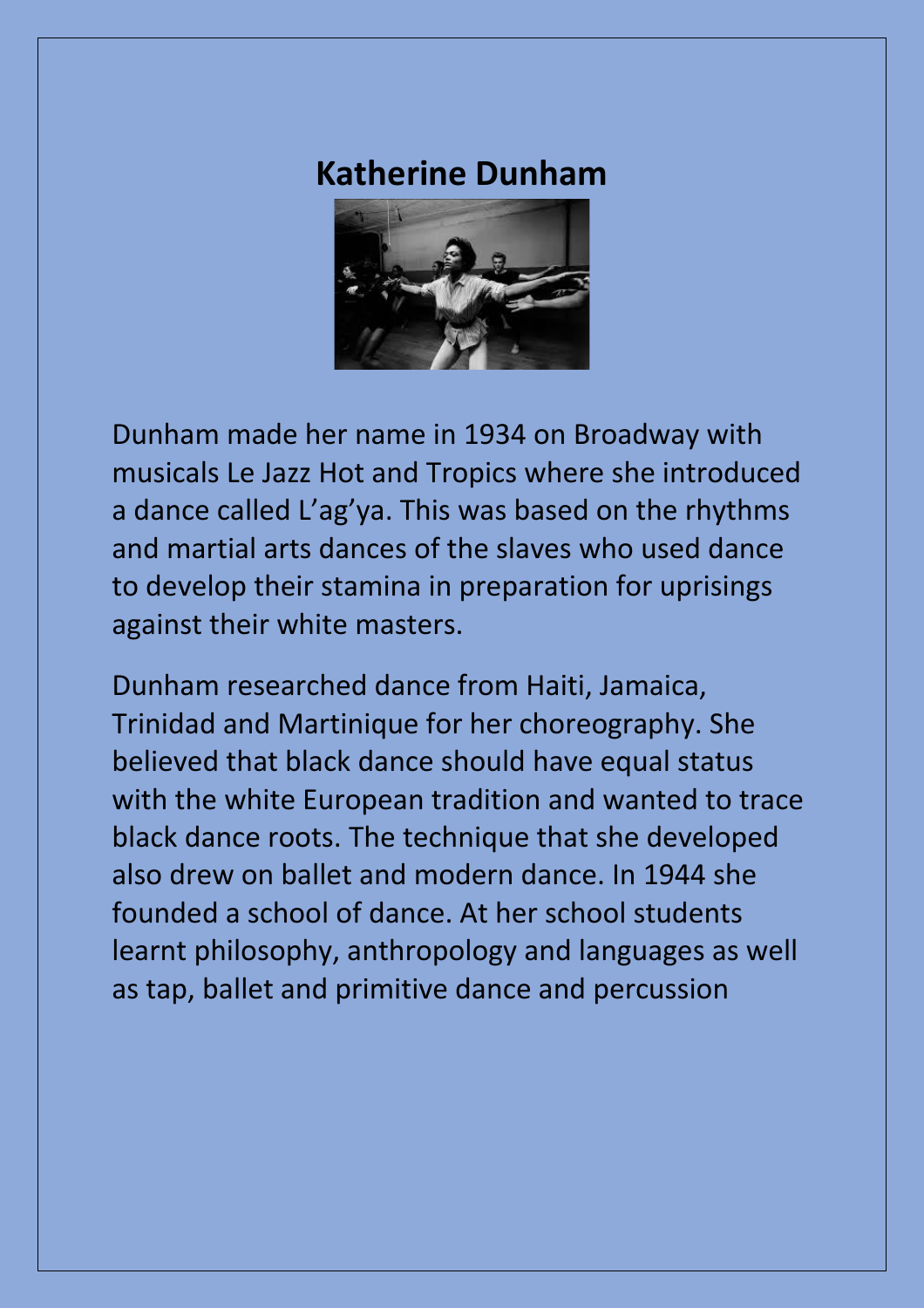## **Pearl Primus**



Pearl Primus was the first black modern dancer. Strange Fruit was her first performance. It had no music but a sound tape of a poem about a black man being lynched by a white racist. It was passionate and angry. Like other black dancers in the emerging black dance culture she used the art form to express the social and political constraints on black people within America.

She was born in Trinidad before her parents immigrated to Harlem in 1919. She worked at the New Dance Group Studios which was one of few places where black dancers could train alongside whites. She went on to study for a PhD and did research on dance in Africa. Her most famous dance was the Fanga, an African dance of welcome which introduced traditional African dance to the stage.

In the 1940s, Pearl Primus was one of the first dancers to make an in-depth study of black dance traditions, embracing West Indian, African, and primitive dance. Her recitals and performances with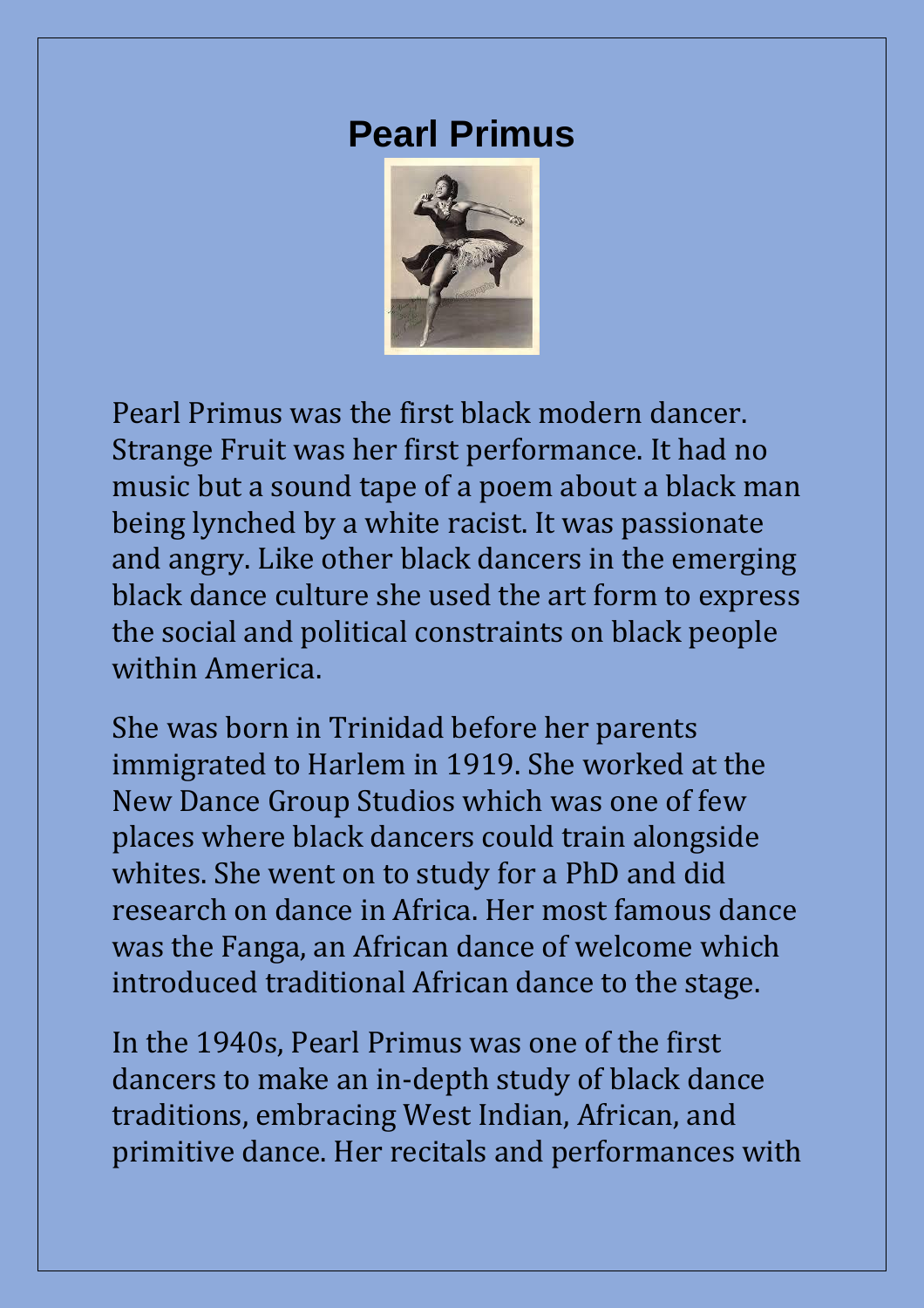her company showed these dances both in their authentic form and used as a basis for new choreography. She was an important figure in the preservation and study of ethnic dance and was consulted on dance in many countries, including Libya.

She spent three years in Africa making a survey of native dances and, on her return in 1951, she presented many performances based on the dances and rituals she had studied.



Why do I dance? Dance is my medicine. It's the scream which eases for a while the terrible frustration common to all human beings who because of race, creed, or color, are 'invisible'. Dance is the fist with which I fight the sickening ignorance of prejudice.

> Pearl Primar **AZQUOTES**